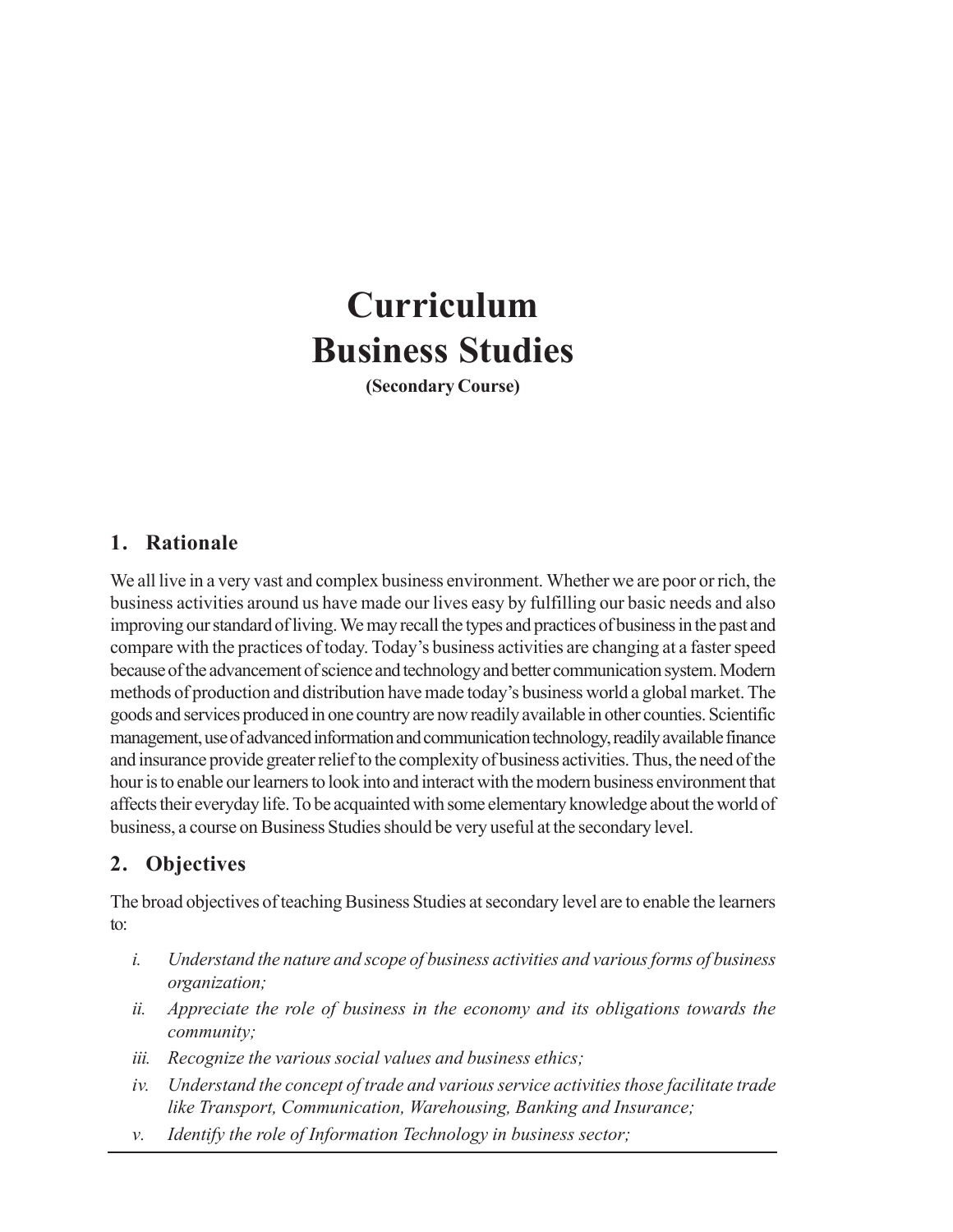- *vi. Understand the process of selling and distribution in modern business world;*
- *vii. Be acquainted with the rights and responsibilities of the consumers and there protection*
- *viii. Choose their career in business in terms of wage as well as self employment*

## **3. Course Structure**

The syllabus of Business Studies is divided into seven modules.

| Module         | Title                              | <i>Marks</i> | Hours |
|----------------|------------------------------------|--------------|-------|
|                | <b>Business Environment</b>        | 12           | 35    |
| $\overline{2}$ | Structure of Business Organisation | 14           | 40    |
| 3              | <b>Service Sector and Business</b> | 16           | 40    |
| $\overline{4}$ | Banking and Insurance              | 14           | 30    |
| 5              | Selling and Distribution           | 16           | 45    |
| 6              | <b>Consumer Awareness</b>          | 16           | 35    |
| 7              | Career Opportunities in Business   | 12           | 15    |
| Total          |                                    | 100          | 240   |

## **4. Evaluation**

The evaluation system for this subject would consists of internal evaluation through *Tutor Marked Assignment (TMA)* and external examination. The final or external examination will be conducted twice a year i.e., in the month of April and October. TMA will be treated as a learning tool only. It will help the learners to know their progress and prepare well for the examination. The awards of TMA will be reflected on the mark sheet separately and will not be considered for inclusion in overall grading in public examination. Besides the above two strategy of evaluation, certain inbuilt components for self-evaluation such as Intext questions, Terminal exercises, etc. would also be provided in each lesson as far as possible.

# **5. Course Description**

## **5.1 Business Environment 12 marks 35 hours**

## *Approach*

We live in a business environment. It is an indispensable part of human society. It satisfies our wants by providing variety of goods and services through wide networking of business activities. This module has been designed to enable the learners to be aware of the world of business, recognize its importance and objectives as well as appreciate its responsibility towards the community.

## **5.1.1 Introduction to Business**

- Human activities
- Business activities around us
- Concept, characteristics and importance of Business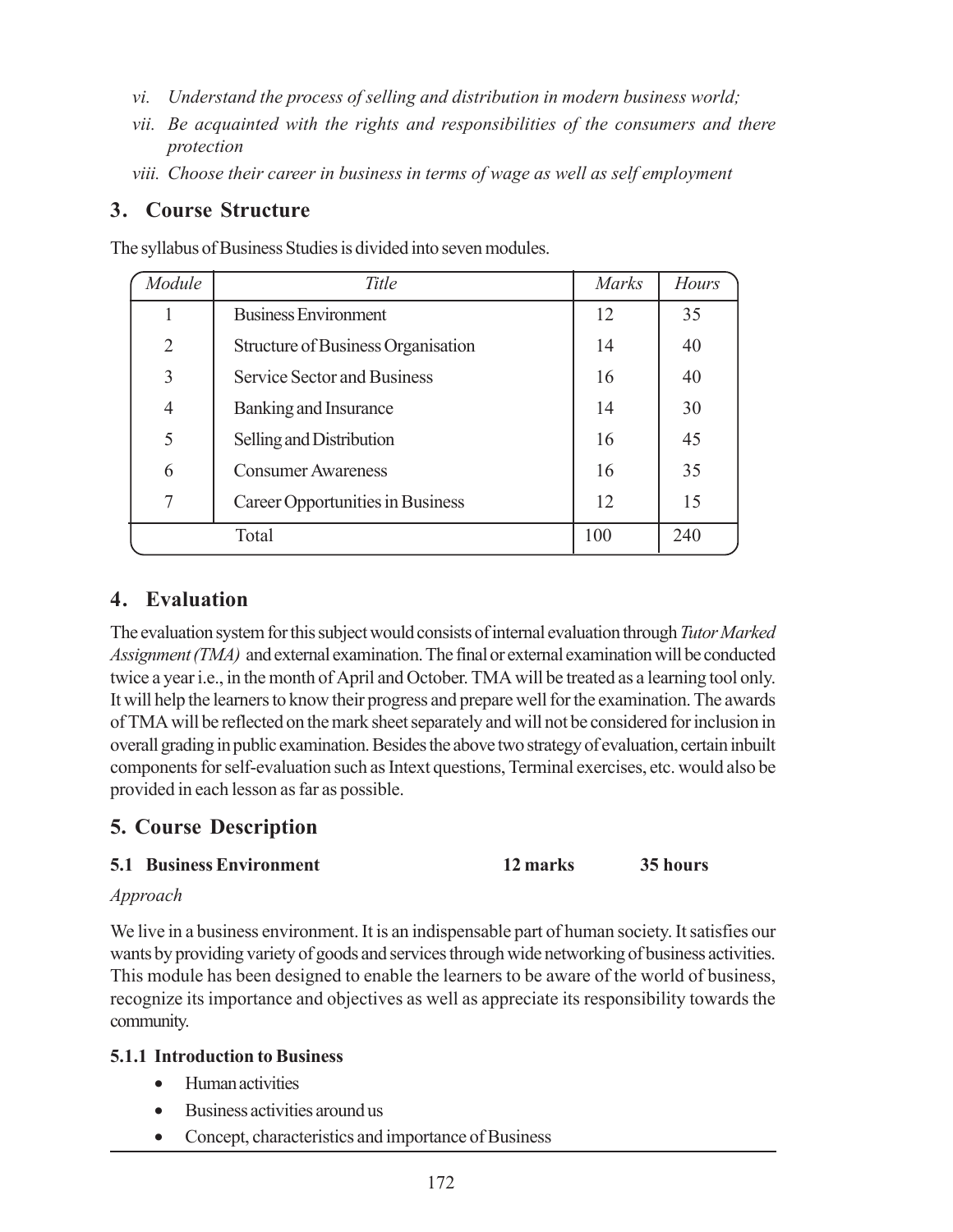## **5.1.2 Business Heritage of India**

- Evolution of Commerce and Industry
- India's contribution to the world of business

## **5.1.3 Objectives of Business**

- Economic, Social, Human, National and Global objectives of business
- Business Environment Economic, Social, Political environment

## **5.1.4 Social Responsibility of Business**

- Concept of social responsibility
- Responsibility towards owners, employees, consumers and society
- Social values and business ethics
- Environmental protection

## **5.2 Structure of Business Organization 14 marks 40 hours**

## *Approach*

The business world operates with a wide networking of business activities in different forms. Whether it is industry or commerce, a variety of activities are performed by different forms of business organizations to satisfy the wants of the society. This module has been designed to develop an understanding among the learners about the classification and forms of business organization.

## **5.2.1 Industry and Commerce**

- Classification of Business activities Industry and Commerce
- Industry and its types
- Commerce trade and its auxiliaries
- Types of trade
- E-commerce- Meaning and advantages

## **5.2.2 Forms of Business Organisation**

- Sole proprietorship meaning, characteristics, advantages and limitations, suitability of sole proprietorship form of business organization.
- Partnership meaning, characteristics, advantages and limitations, types of partners, suitability of partnership form of business organization.
- Cooperative Society meaning, characteristics, advantages and limitations, types of cooperative societies, suitability of cooperative form of business organization.
- Joint Stock Company meaning, characteristics, advantages and limitations, suitability of company form of business organization. Types of Joint Stock Company - Public Limited Companies, Private Limited Companies, Government Companies, Multinational Companies.

## **5.3 Service Sector and Business 16 marks 40 hours**

## *Approach*

Today's business has become complex and sensitive. Its success largely depends upon the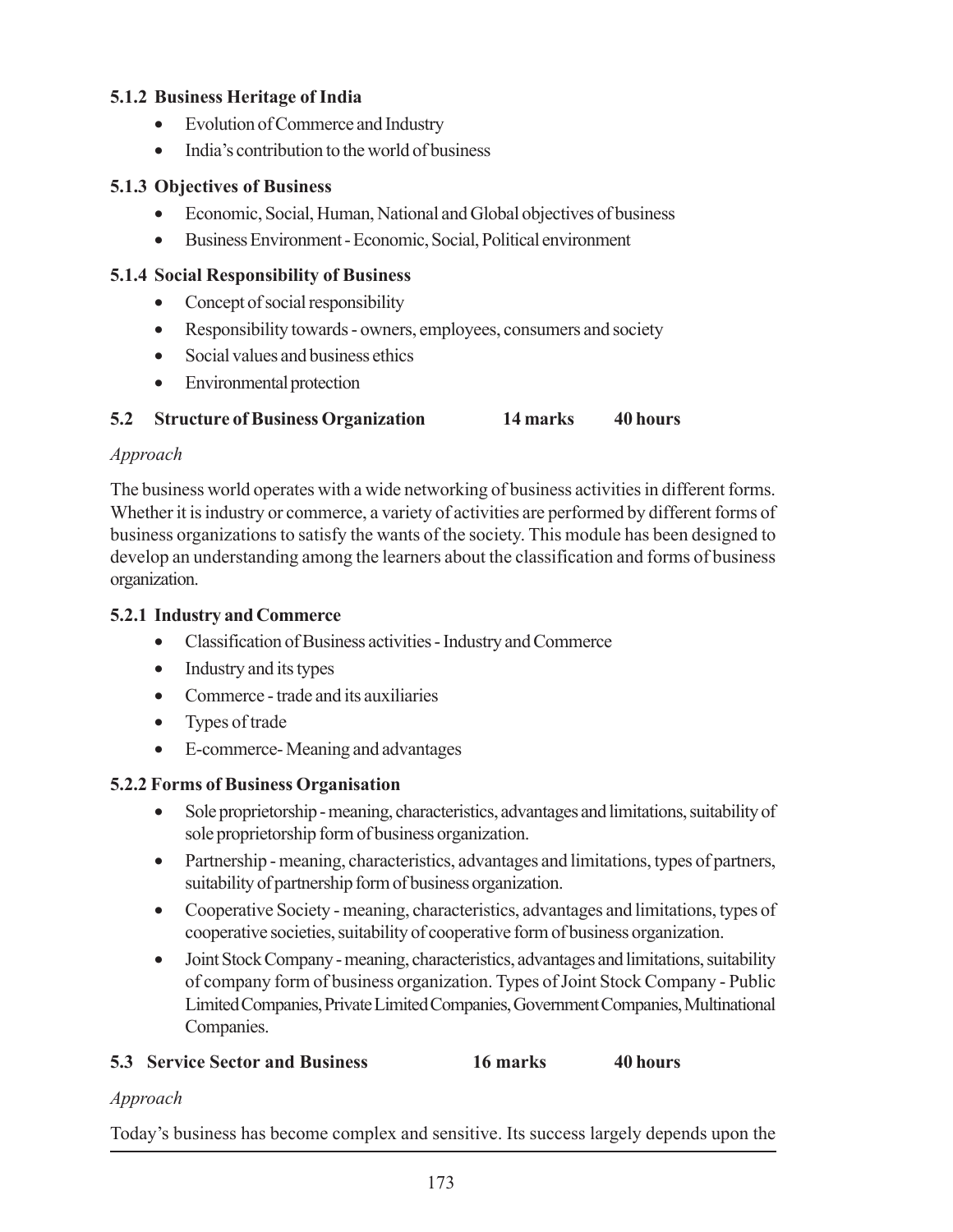availability of various service activities such as transport, warehousing and communication etc. This facilitates the normal functioning of business and develops a wide networking of business activities throughout the world. This module aims at developing an insight into these service activities.

## **5.3.1 Transport**

- Rail, Road, Sea and Air transport features, advantages and limitations
- Importance of transport in Business

## **5.3.2 Warehousing**

- Meaning and need for warehousing
- Types of warehouses
- Characteristics of an ideal warehouse
- Functions of warehousing
- Advantages of warehousing

## **5.3.3 Communication**

- Meaning and importance
- Types of Communication
- Means of Communication letter, telephone, telegraph, teleprinter, teleconferencing, Fax, Internet

## **Business Correspondence**

- Nature and Importance
- Oualities of a Good Business Letter
- Types of Business letter General Correspondence, Letter of Enquiry, Quotation, Order, Recovery, Complaints

## **5.3.4 Postal Services**

- Nature of Postal Services
- Services provided by Post Office
- Importance of Post Services

## **5.4 Banking and Insurance 14 marks 30 hours**

## *Approach*

Business needs fund for establishment, growth and development. Simultaneously every business bears a certain amount of risk and operates under uncertainties. In this context Banking and Insurance facilitate the business operation. This module has been designed to acquaint the learners with various services provided by Banking and Insurance to the business sector.

## **5.4.1 Banking**

- Meaning and role of Bank
- Type of Banks
- Functions of a Commercial Bank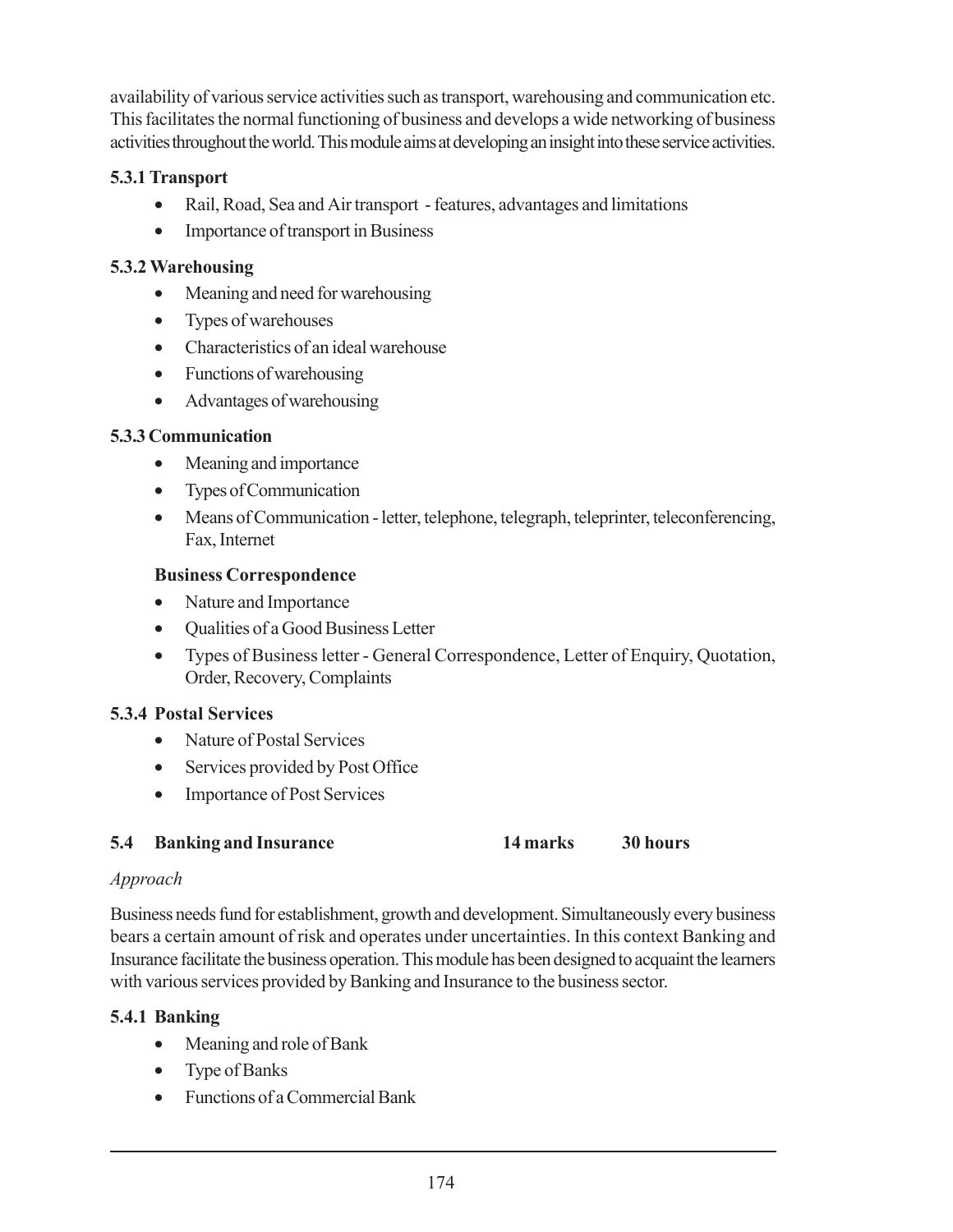## **5.4.2 Bank Deposit Account**

- Bank deposit accounts Type
- Opening and operating of Saving Bank Account

## **5.4.3 Negotiable Instruments**

- Meaning and importance
- Types Hundis, Bills of Exchange, Promissory Note, Cheque,

## **5.4.4 Insurance**

- Business risks
- Concept and importance of Insurance
- Types of Insurance Life
	- -General Fire, Marine and other types
- Principles of Insurance

## **5.5 Selling and Distribution 16 marks 45 hours**

## *Approach*

In today's business world mass production has necessitated the use of effective system of selling and distribution in the market. Modern technology has revolutionized the selling and distribution techniques and made today's business world a global market. The goods and services now produced in one country are readily available in other countries. This module has been designed to develop an understanding among the learners regarding the process of selling and distribution of goods and services in the modern day's business world.

## **5.5.1 Purchase and Sale**

- Concept of purchasing and selling
- Types: Cash, Credit, Hire Purchase System and Installment Payment System
- Documents used in the process of purchase and sale: Ouotation, order, invoice, debit note, credit note, accounts sale, delivery note, advice note

## **5.5.2 Channels of Distribution**

- Concept of channels of distribution
- Direct and indirect channels of distribution
- Role of wholesalers and retailers in the process of distribution
- Types of retail trade- small scale and large scale

## **5.5.3 Large-scale Retail Trade**

- Forms of large scale retail trade Departmental Store, Super Bazaar, Multiple shops
- Non-store retailing-Mail order business, Tele-shopping, Automated vending machine, selling through Internet

## **5.5.4 Personal Selling**

- Meaning and Importance
- Qualities of a successful salesman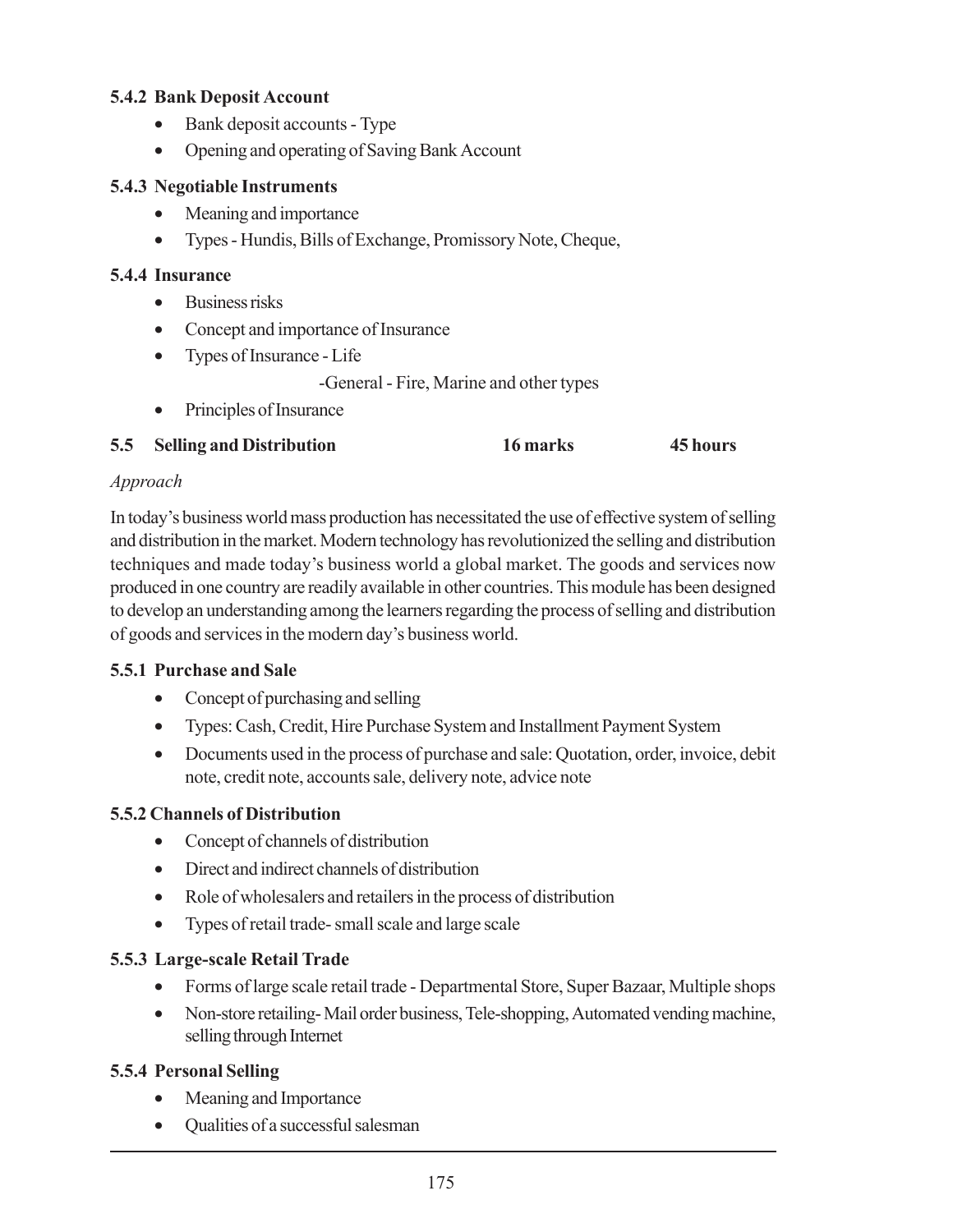## **5.5.5 Advertising**

- Meaning and importance
- Media of advertising

## **5.5.6 Sales Promotion**

- Meaning and Importance
- Tools of sales promotion
- **5.6 Consumer Awareness 16 marks 35 hours**

## *Approach*

We are consumers and the main objective of every business should be consumer satisfaction. However in practice, consumers are often exploited by the businessmen in different ways. Sometimes low quality goods are provided or higher price is charged. This happens due to the lack of awareness about our rights and responsibilities as a consumer. It is in this context this module has been designed to develop an understanding among the learners about their rights, responsibilities and their protection under different provisions of the law.

## **5.6.1 Consumer- Rights and Responsibilities**

- Consumer-meaning
- Consumerism and National Economy
- Rights of Consumers
- Responsibilities of Consumers

## **5.6.2 Wise- buying**

- Concept of wise buying
- Factors determining buying decisions
- Consideration for wise-buying
- Quality and Standardisation marks- ISI, Agmark, FPO, Hallmark, ISO, Wool Mark, Ecomark, Bharat II (Euro II)

## **5.6.3 Consumer Protection**

- Meaning and need
- Problems faced by consumers
- Parties to consumer protection
- Legal protection to consumers
- Consumer Forums and how to seek redressal
- Role of Non Government Organisations in promoting consumer awareness

## **5.6.4 Savings and Investment**

- Sources of income
- Spending money wisely
- Need for savings
- Avenues of investments